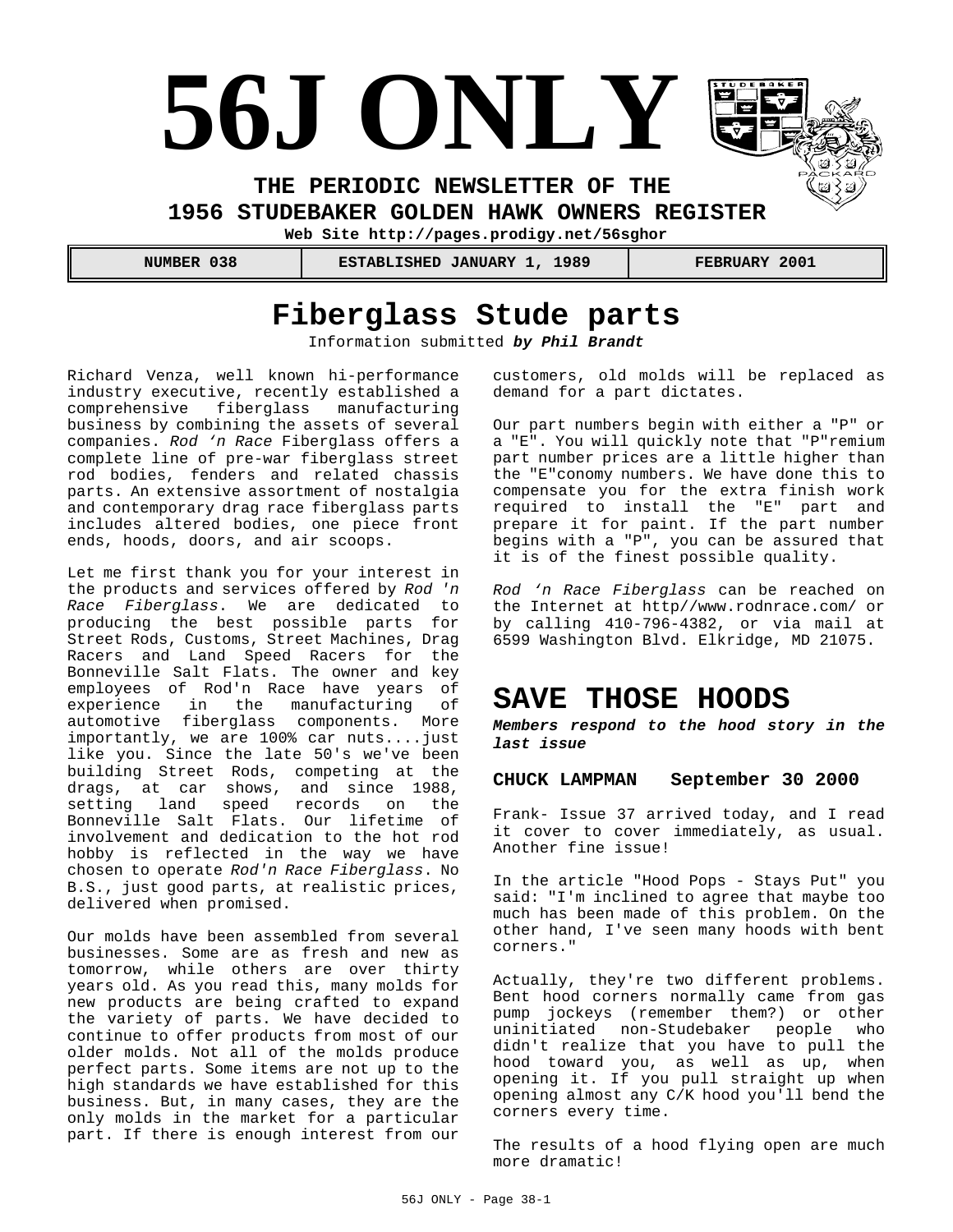In the fall of 1956, at 17 years old, I was thrilled when the photographer for whom I worked part time, drove up to the studio with a brand new shiny black 56 Power Hawk. It was probably the prettiest car I'd ever seen (much nicer than the '33 Packard V-12 coupe I was helping him restore, I thought at the time! And certainly nicer than my dad's 55 Commander four-door with the rubber floor mats!)

He took me for a ride, and we of course headed "out to the four-lane" to see what it would do. This was a new stretch of road along the river that was the first four lane highway in that part of Ohio, and my boss was just out of the Air Force and not all that much older than I, so of course the trip was made at maximum velocity something just over 100 mph, as I recall!

Everything went fine on the first leg, and we had turned around and started back at a relatively leisurely 65 - 70 when we hit a pretty good bump, from a shifted concrete slab in the road, and suddenly the hood flew open.

It happened so fast neither of us knew what had happened. Suddenly the windshield went black, covered by the black hood, and simultaneously there was the loudest noise you can imagine, and the roof came down on us! He was able to get the car stopped, but steered by looking down at the white line going by the side window. It was pure luck we didn't wind up in the Ohio River!

The hood corners were indeed bent! One of the hinges was broken badly, the windshield was cracked, the hood was folded where it wrapped over the front of the roof at the top of the windshield, and the heavy Hawk grille had caved the roof in at least a foot, right about over our heads. The Hawk went home on a hook, with two very shaken young men riding in the wrecker cab.

While my 56J-K7 is late enough, it is number 6800420, that it has the improved latch, I must admit that if I'm driving it any distance I have a detachable safety chain that I rig for the trip. Once is enough!

#### **DAVE BARNETT TOK ALASKA**

November 10, 2000

Your newsletter is a class act, and I read every word. Someday I hope to own a 56J, but for now a modified 1956 Flight Hawk will have to suffice.

Regarding the hood latch question, in my opinion you'd be wise to protect the hoods of your Hawks with safety ropes or cables in addition to the "security latch"

installed at the factory. A hood can be tied down safely with a piece of rope costing less than a dollar. That's cheap insurance for scarce and valuable automotive artwork like a 56J hood.

Over 40 years ago, the hood on my 1953 Starliner blew back while crossing railroad tracks, but it wasn't until recently that I understood a major reason why that happened. There's more to it than mechanical problems such as frame flex, loose hinge pivots, poorly adjusted latches, bent or broken parts or unusual road shocks.

The hoods are also subject to aerodynamic lift because the side profile of the early hoods ('53-'55) is an airfoil just like those on aircraft wings. The 1956 and later hoods are higher and flatter in the center but still generate lift along both sides. At 50 mph, a typical light plane easily produces 10 pounds of lift per square foot of wing area. Figured roughly at 18 square feet, my old Starliner hood produced 180 pounds of lift. No wonder these hoods sometimes unlatch and blow back!

Last winter I restored the hood of a 1955 President coupe. Both rear corners had been crudely repaired sometime in the past. While making steel doublers to repair the right and left edges, I made a template of the hood profile. The result was a perfect airfoil shape and it fitted the last piece into the 40-year-old puzzle of **why** my Starliner hood took flight.

#### **BONDOBILLY, CLELL BALLARD, AND THE RON MEYER STORY**

*Ron Meyer was a member of our group soon after we formed. In January, 1994, his issue of 56J ONLY was returned by the post office. He was no longer listed in the SDC roster and I never heard from him again*

#### **BILL GLASS bill@bondobilly.com** October 16, 2000

Frank I got the permission of Gary Hallgren to change the Hawk from Hell shirt to encompass all 56J's. I removed the Hawk from Hell part, and I scanned a dealer paint chip book of 56J colors. I can now insert any color people want in the shirt, Doeskin over Mocha etc.

You are familiar with the famous cartoon of the engineering guys shoving the 352 into a 56J right? I scanned that and redrew it to accept all 56J colors but I cannot find the artist to get permission to sell the shirts. Do you know him?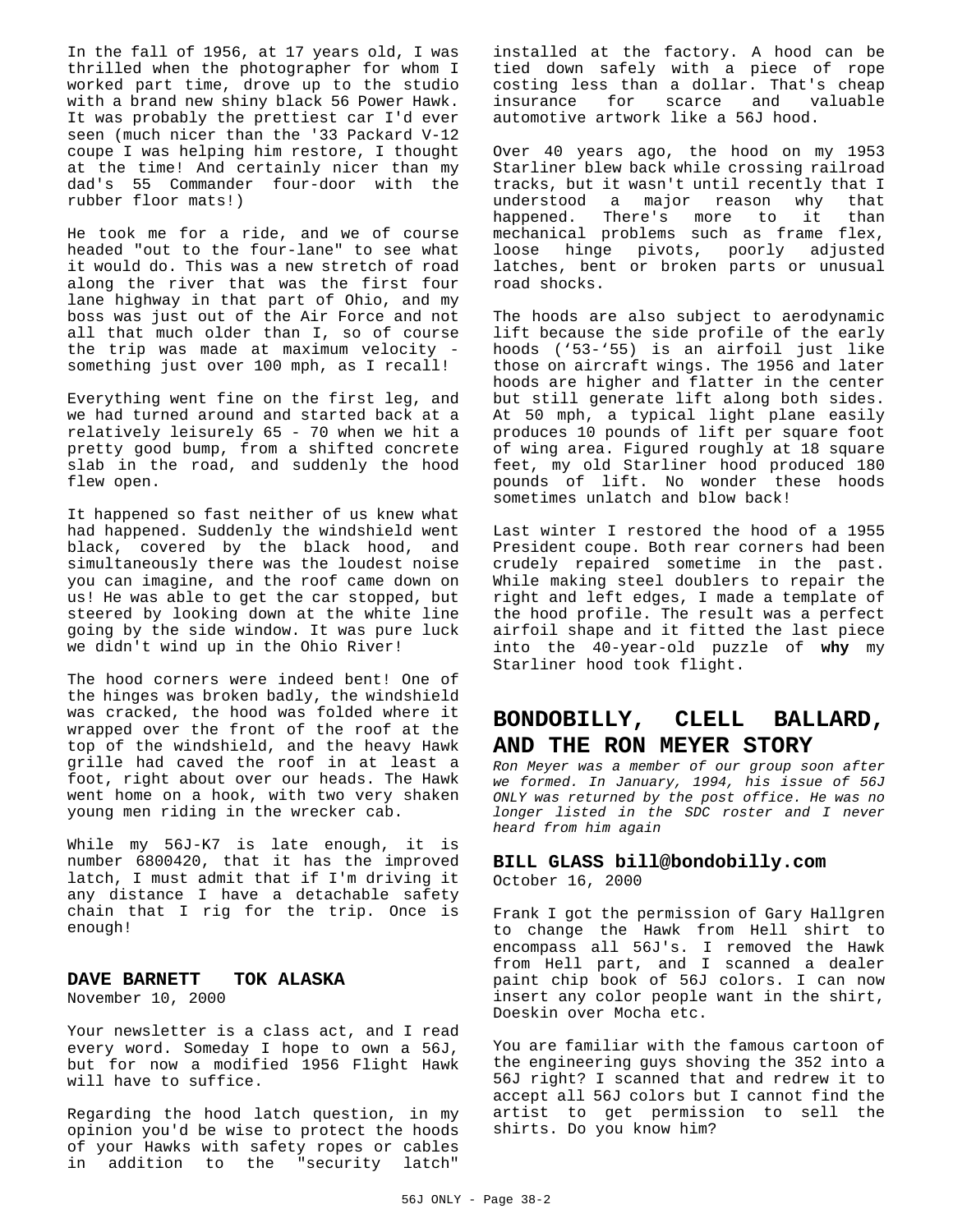*(Editor's NOTE:* (Yes, Ron Meyer) *I infommed Bill that Clell Ballard had listed Ron Meyer of Mabelvale AR as a person who had helped him with his fine series of Turning Wheels articles on the US6. I wrote to Clell and he sent Ron's address, which I forwarded to Bill)*

I spoke with Ron this evening, what a nice guy, very quiet, but really nice. I have permission to use the "engineering" design of the 56J's on T-shirts and stuff. The original is missing, seems somebody had it and sold it without telling him. If you would please post to the guys and put it into the next issue that the shirt is available and I can put in their colors into the body. I scanned the 56 Chips from a really neat preserved dealer upholstery and body color book.

Thanks for the legwork!

*(Editor's Note: I wrote to Ron Meyer to see how he was doing. Here is his reply:)*

Ron Meyer 10 Nov 2000

Frank...

Received your letter this afternoon, good to hear from you. Please feel free to use the art. Sorry, I don't have the original. I think Larry Swanson kept it and sold it at a meet for Turning Wheels funds. I hope it will work, could use some water color or colored pencil for the net. I logged on to your site a few weeks ago and was impressed.

We got hit by tornadoes on March 1,'97, April 6, '97 and again on June 21,'99. Guess that's our just rewards for giving the nation Bill Clinton. I had two 56J's, one standard shift, and the one I got from Mike Elling. Also had a 46 5-passenger coupe. The first wind got all three. I had run into a fellow who had just restored a '55 Champ C5 and gave him the remains of all three cars. Two weeks ago I heard he had fashioned a complete body from the salvage and had run Chevy suspension/drive train and it was in a body shop about 50 miles from here. Now the bad part: After the second storm we hired a crew to tear down the remains of the barn and garage apartment...they loaded all the parts I had stacked and took them to the local landfill. I went out hell-bent-for leather, but I was too late. I'm completely out of the Stude business now except for a few parts they didn't get. The place is the farm my wife grew up on, I'm now a carpenter trying to stretch the insurance money as far as I can (We had Farmers Insurance Group and had to sue them to get them to pay. Nice folks. They would not pay for the cars because they were unlicenced, nor the parts because they were a hobby. Beware these people.)

I trade messages every once in a while with Bob Merriam in California, he's a real interesting guy. Jim Colwell, of Harrison, Arkansas, began a project to be the first Stude-powered Stude to top 200 mph, but gave up after the Avanti did it. A capable engineer, he was in the process of having two sets of aluminum heads cast (at \$10,000). He ended up paying the core costs, but then dropped the project entirely. He was using a '53 coupe with 289, planning two turbos with intercoolers. He even bought a Buick Grand National to study their layout.

I don't know that I will ever get back into the swim again (became a heart patient in March), but, as you know, still love the beast. Please send me a statement by e-mail for your publication. I haven't belonged to SDC in many moons. Don't even take any car mags except Special Interest Auto.

I do have a President NOS steering wheel that survived the blow, in pretty good shape if you're still looking for one to mold, you're welcome to it. I'll dig through the stuff and see just what's left. I found a piece of the aluminum trim, sansenvelope, down at the edge of our lake when the water went down. Also found what was left of my wife's piano bench sticking out of the mud.

Excuse me for getting windy. Thanks, Ron Meyer

*(A Final Note: I was sorry to hear about Ron's troubles, but it was good to find out what had happened and to learn that he is alive and well. This is yet another example of what can be accomplished through working together. Thanks to the Studebaker Drivers Club for simply being the greatest old car club around, Clell Ballard for the great series of articles and taking the time to respond to both Bill and me, and to Bill Glass for jump starting this adventure. A special thanks also to Ron Meyer for filling in the blanks. I will send Ron a copy of this issue, and I wish him the best of luck.)*

### **TURNING WHEELS ARTICLE ON 1956 HAWKS**

*Three members have their cars pictured*

Fred K. Fox did another excellent job with his feature article in the December 2000 issue of Turning Wheels. This one covered the 1956 Hawks, with a good portion dealing with the 1956 Golden Hawk.

Three of our members had their car pictured and a story was included. Members Jim and Elaine Platt's car graced the back cover, while Ross Ball's car was featured on the inside front cover. The car, formerly belonging to Ed & Virginia Means, was shown on the inside back cover. This car was sold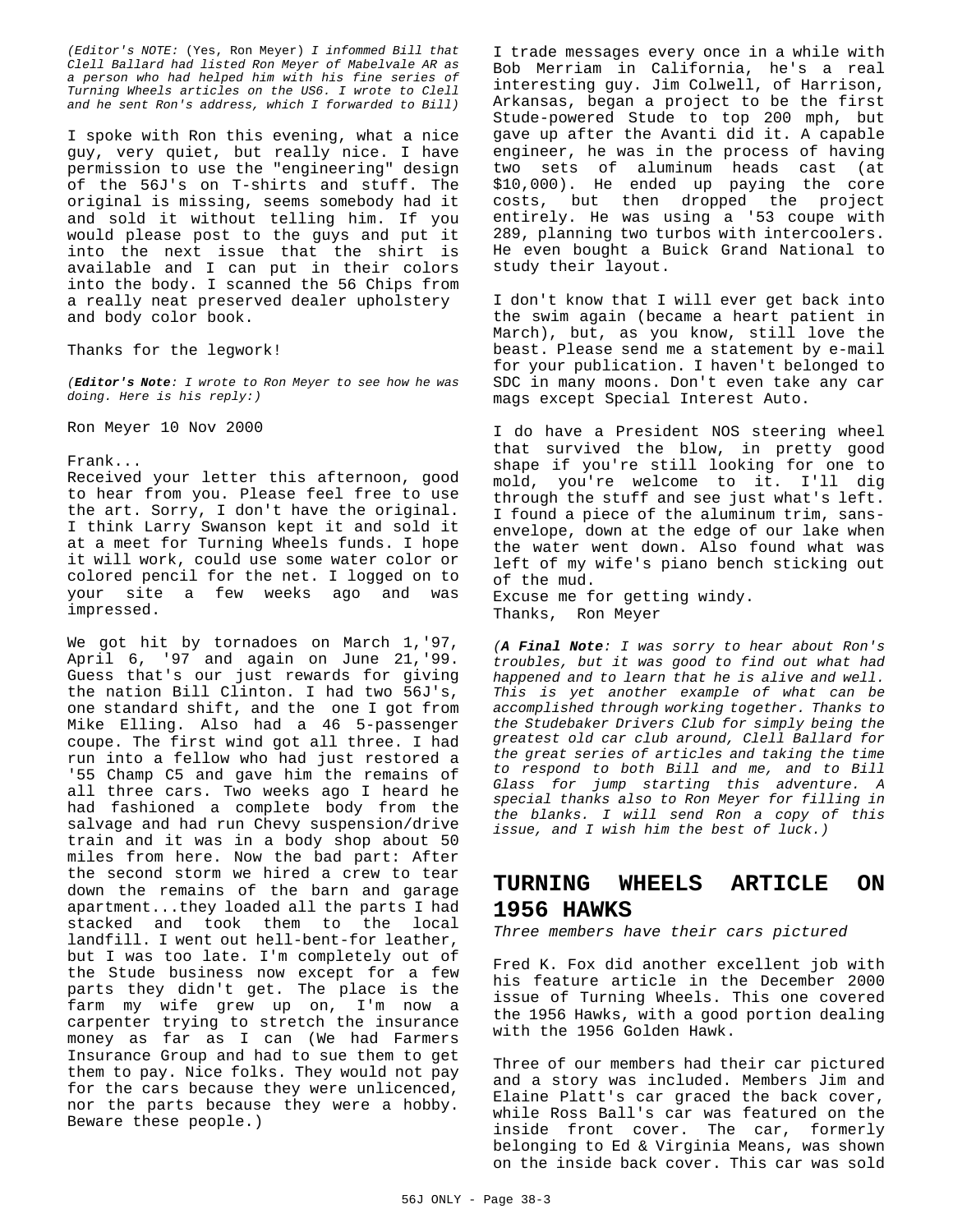to new members Arnold & Ethel Buhl of Sturgis MI. I'd say the Buhls made a great purchase.

The December 2000 issue was a follow up to the article on 1956 Hawks that appeared in the April 1985 issue. If you have both of these issues, you have a great reference source.

Fred was, as usual, very kind to our group as he had some flattering comments about the 1956 Studebaker Golden Hawk Owners Register, the parts catalog, and the authenticity guide. We always get a lot of activity whenever a note about our group appears in Turning Wheels, and as you can see by the number of new members, this time was no exception.

Fred, Bob Palma, and Richard Quinn, as well as many other in the *Studebaker Drivers Club*, have always been very supportive of our group. Though we are not officially affiliated with SDC, it's nice to have such a good neighbor.

#### **SPECIAL HAWK CHANGES OWNERS** *The special order 1956 Golden Hawk heads to Idaho*

The 1956 Golden Hawk that I reported on in issue 029, February 1998, has been sold. As you may recall, this car, serial 6032356, was sold new by Lu Palma, the father of *Turning Wheels* Co-Operator editor, Bob Palma.

Bob had sent information on the car and wondered if it had survived. Seven years later, in 1997, George Shirley registered the car. As it turns out, it spent its entire existence within 100 miles of the original selling location.

That all changed when Patrick Doherty purchased the car. Patrick lives in Boise, Idaho, a distance of about 1500 miles from Chicago. A pretty good trip for a 45 year old car. Patrick plans to do a complete restoration. Perhaps we will see it at a future SDC meet.

I informed Bob Palma of the sale, and here is what he had to say:

Yes, it is too bad that 6032356 is getting away. I wish him (Patrick) well, and be sure to pass along the information you have about the selling dealer (Palma-Rhoads Motors). Tell Patrick I want to stay in touch on the car and also hope that he has enough time and enthusiasm to make it "better than new," as he hopes. I sure hope he does.

## **THE MAILBAG**

*Letters are always welcome. If you need help or can offer advice, share it with the membership.*



*(Edited as required.)*

**CHUCK LAMPMAN <chuck@lampman.com>** September 30 2000

I just found out that the taping that we did with my 56J-K7 and my friend Jerry Schwarz's 58 Golden Hawk will air on "Legends of the Road" on October 2nd at 6:30 on ESPN2- that's next Monday, and be sure it is ESPN2, not ESPN. We taped in May, and it was to have aired around Christmas, but they moved it up and just let me know.

*(NOTE: I sent Chuck the following note: I caught the show, and it was a good one. I'm glad they didn't ask me to do it. That is really a tough assignment to just stand there and face the camera. It would have been a little better if the interviewer had been in the picture with you and the two of you could be having a normal conversation. You did a great job under difficult circumstances.) Here are Chuck's comments:*

Thanks, Frank-Sorry for the short noticethey told me originally that it would air in the tenth weekly time slot, and instead they opened the season with it! In retrospect it was a lot of fun, but I was so nervous at the time that I could hardly talk! The reason there is nobody else in view is that the producer actually asks the questions, and the voice of the "host" is dubbed in later!

I thought they did a good job of editing, cutting an hour interview down to only about 8-10 minutes of talking time- the only thing I regret them editing out was my telling them of a conversation with E.T. Reynolds where he told me about the retrofitting of Packard engines into Sky Hawks... it came off as if I was stating fact, rather than as attributed comments. Anyway, it was lots of fun... thanks for the comments.

#### **PHIL BRANDT 40sphil@iquest.net** October 3, 2000

Hi Frank. I don't see a chat room listed, so I'll direct this to you. I finally got my juices flowing and tackled the job of installing new brake lines on the 56 GH. I even managed to figure out (after 9/10 years) how the brake and clutch pedal go on and the clutch pivots etc. I am not sure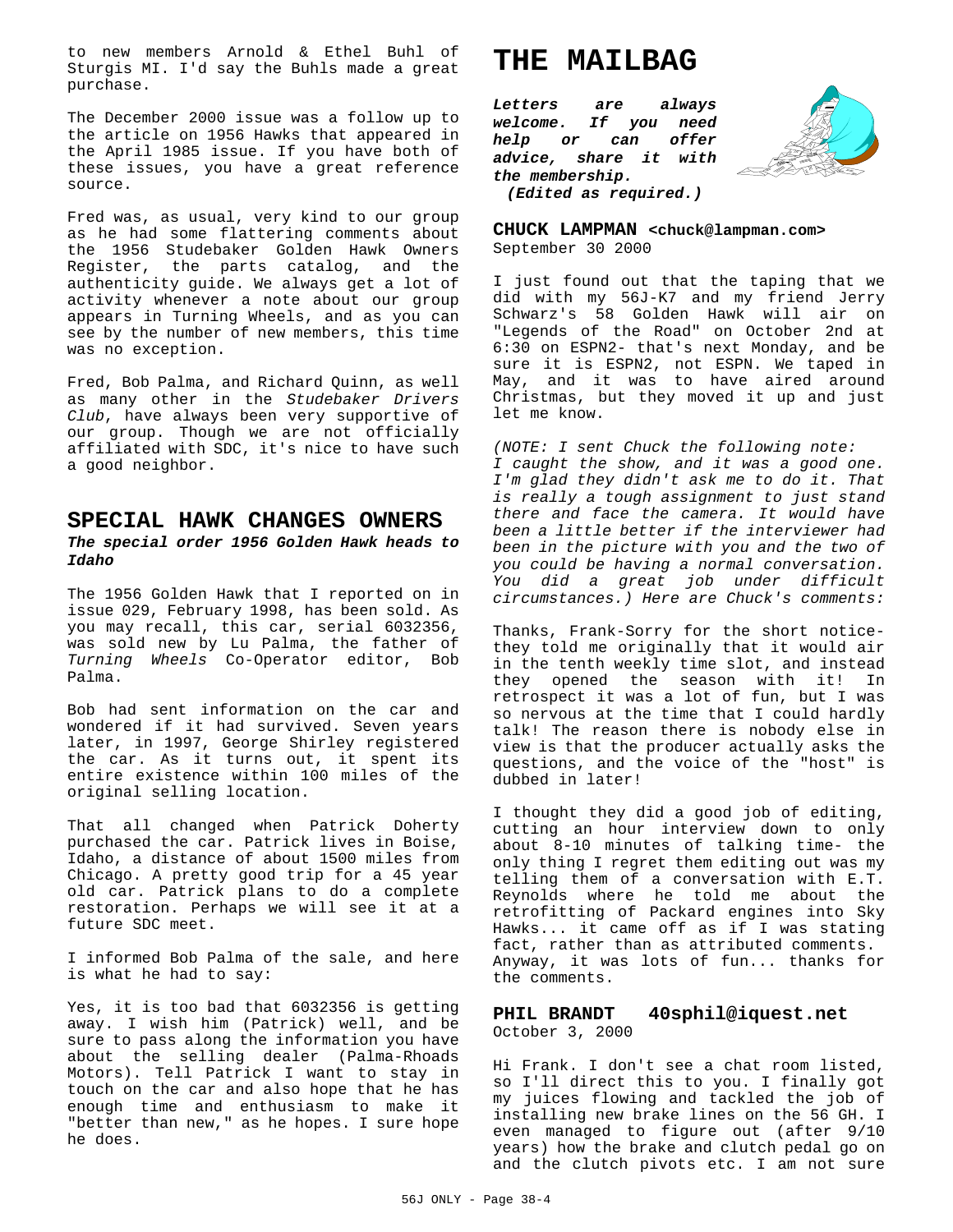where the springs for the pedals go and I don't think I have then all. Right now I can't even find the rod that connects the brake pedal to the master cylinder - but I'm going to hunt for that right after a pizza break. Do you have a diagram that shows the pedal and springs and where they attach? Also, it looks like there should be a rubber boot that goes on the clutch pivot ball that mounts on the transmission right? I can probably get that from a vendor. Thanks for the "heads up" about the "Legends of the Road" show - I taped that. It was a great show.

I found a diagram in and old Chilton manual. It shows a clutch return spring that hooks on the end of a bracket that bolted to the master cylinder. I haven't located that spring yet but I do have the brake return spring. There is a little sheetmetal arm that is connected to the clevis on the master cylinder actuating rod (I did find that) at the brake pedal. That little arm has a hole in it that I would guess is for a spring of some sort - but I haven't a clue on this.

#### **NATE NAGEL njnagel@hotmail.com**

November 16, 2000

Just dropping you a line to let you know I've moved. This relocation was actually prompted by a fellow Studebaker owner who I met at a car show and referred me to his employer (*TRW Automotive*, nee *Kelsey-Hayes*) so now I get paid to play with cars!

Sadly this means that my 56J project is on the back burner, I've left it behind for now with its previous owner who was kind enough to offer to babysit it for me until I get settled. Before I left, I had just gotten the car registered and had been driving it for a bit, but the engine was making ominous noises, probably due to my heavy right foot and the car having been sitting for a year or so before I started on it, and another 6 months after while I detailed the front end sheetmetal, rebuilt the suspension and repaired some cracks in the frame.

I've acquired another Packard engine this time with a 2x4 setup, so I should have enough parts to build a nice strong engine for my car and hopefully enough good stuff to sell to another enthusiast when I'm done. I still need rear springs, and some transmission work, other than that all I need right now is cosmetics. Anyway, keep up the good work with the newsletter, etc. and hopefully the next time you hear from me I'll be telling you how well my car drives!

#### **TOM BORDERS PINEVILE WEST VIRGINIA** November 30, 2000

Here are pictures of "almost finished" 56J. With your help, and help of fellow 56J member, Brent Hagen who sent me the front fender extension I asked for in the last newsletter.

Everyone loves the paint color you sent. It was mixed at *Auto Body Paint Supply* in Beckley WV. Some one called them from Colorado to order Mocha & Doeskin, but they hadn't put the code on file. I gave them a copy of it when I was up there, so now they have it. If anyone needs it they can call 1-304-253-8373.

You probably noticed no bumper guards, as the front bumper is not drilled for them. No holes. Did any Hawks come without bumper guards? I have NOS guards and am going to drill bumper as soon as I get the hole spread as to where to drill. Also, I have the door glass in, wipers on, and an antenna on left front fender where the hole was already in. Also Grill badge is on order.

I bought carpet, brown \$189.00 from *Studebaker International*. My original trunk mat was slightly dirty, but it cleaned up OK. The carpet was a perfect fit with binding on edges. It consisted of 3 pieces, front, rear, ans seat riser with padding. I used a different padding as their's was rubber. I found original type. I think it is called jute.

Also, I changed the mufflers to 27"X2X2 glass packs "Thrust" from *Summit Racing Equipment*, \$14.95 each. I used 2" tailpipes from Studebaker International. Now I need a crank up left front fender antenna and a set of seat belts. *(NOTE: See Tom's ad in the want ads section)*

## **RICHARD 0. KAUFMANN Tucson, AZ**

December 2, 2000

Thought this would be interesting for the newsletter:

I usually drive my'56J golden hawk to work once a week to give everyone a thrill and exercise it. It usually takes a little bit of turning over to get gas to the carb and fire, some times a little longer than I would like. So when it did not fire this time, I just figured a little help was needed.

Since I live on a hill, I can easily push it to the drive way for a jump and bump start. Seemed simple enough. But this **time** it did not even pop. Getting near the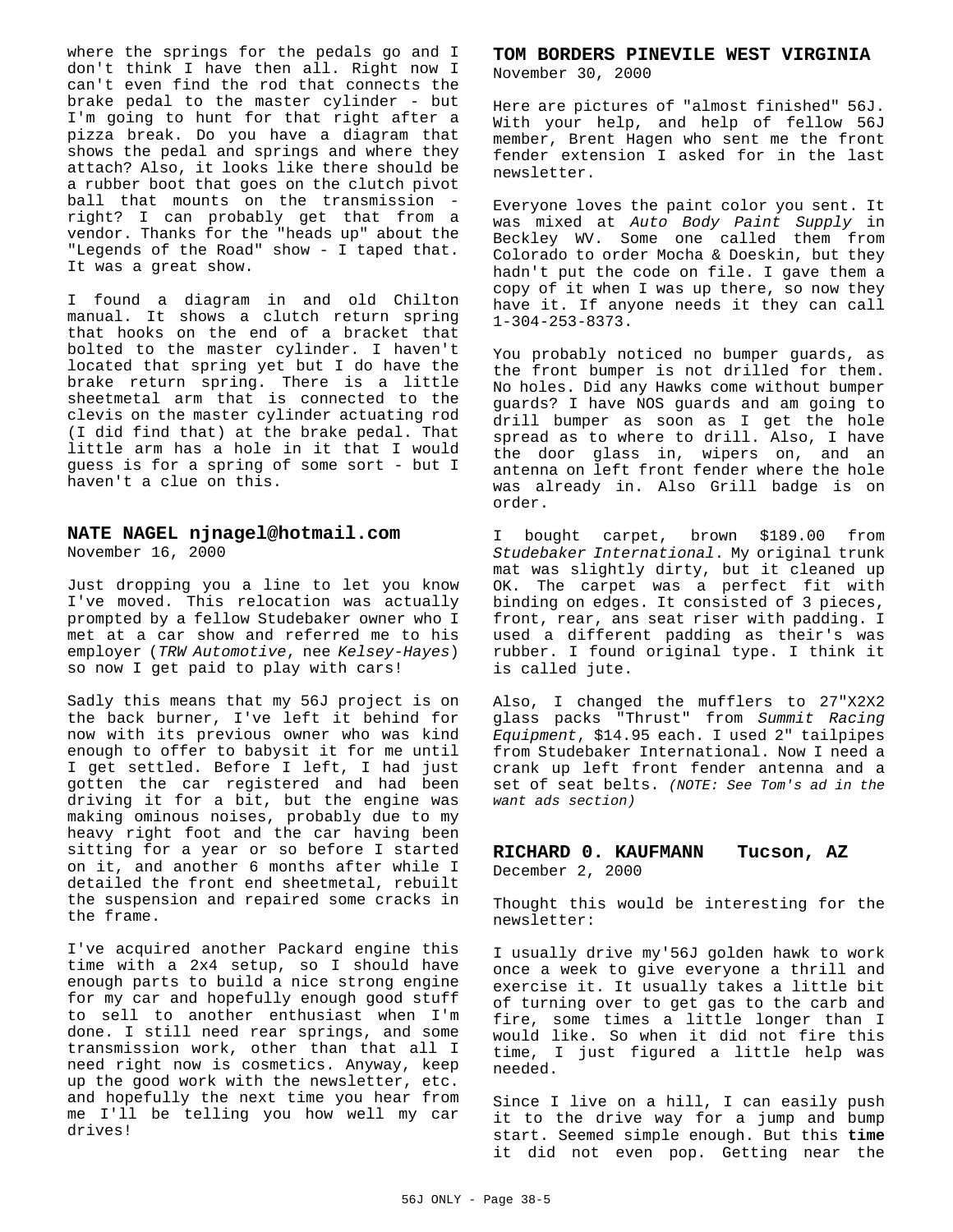bottom, I decided to pull over to the side and think about it.

Being by myself, I really needed some help. Standing there looking at the car and thinking about it, I figured the likely cause was the pack rats had gotten to the car wiring system after they ate my shop phone line. Standing there I heard a car going down the road and looked at it., would you believe it, with about 300 56Js in the world, I was looking at one going down the road. It stopped and we looked at each other dumbfounded. Naturally a 56j in need will call on God to please help, but sending another 56J is really asking for too much. I've often Heard that God must be looking out for us Stude owners. After exchanging pleasantries and looking over each others cars, he offered me a ride up the hill so I could get tools and trouble shoot the problem.

Sure enough, the wire going into the distributor was chewed off.

And guess who's 56J stopped. It was Deborah Shipione's. Deborah has built a house and moved onto El Camino del Cerro. Guess this makes our road the 56J capital of the world.

#### **VERONICA KAVORKIAN drveronica@home.com** January 27, 2001

Frank, I just wanted to send you this little story for a chuckle. Since Joe Hall now lives pretty close by he has been helping me with my Stude. Sometimes he lends moral support, advice, or even works on it himself. He recently did a complete inspection of the car and rebuilt the front end for me. At the end of his 2 weeks working on the car, there was still a small "to do" list for me.

I have been slowly going through the list and decided to finish the work on my ignition system (I took an engine maintenance course so I know what that is now ). Joe had helped Rob and I replace the points a few months ago but in my class I learned we should also change the rotor and the condenser at the same time. So this is how a 30 minute job turned into 4 hours.

Being new at this, things take me a while, and sometimes, I don't put it back together right the first time. But it is soooo rewarding to tinker and change parts and turn the key and off she goes. Yesterday when I was messing with the ignition system I cautiously changed the rotor and rotor button (missing from the distributor I had replaced already) and then started the car, no problem. Then I went to change the

condenser and I just looked at the distributor thinking, where's the stuff?

The picture of the distributor in the shop manual did not have this orange piece in it and I couldn't figure out what it was. The one time we inspected the points, Rob exposed them so I didn't know how to get this thing off. I tried pulling on it a few times but felt uncomfortable just blindly yanking on my distributor so I went for the screws.... big mistake. The top of the orange piece came off with this board and graphite blocks and springs which popped everywhere when I took it off. I thought, I'll try to put this back together after I change the condenser. I looked back to the distributor and there is still a metal plate blocking my view and work!

Then I tried to put the orange thing back together while part of it was still on the distributor, but no luck. I needed 8 hands to hold all the pieces in the right spot! I went and looked at the manual again thinking, there was no orange thing with graphite blocks in my engine maintenance class, and decided to just wait until Rob got home. Luckily Rob called a few minutes later and after much confusion on what I was talking about, identified the orange thing as the manual tachometer.

With this information in hand, I easily found it in the shop manual and learned it just pulls off, which it did. I noticed that there was no mention on disassembling the manual tachometer in the shop manual which made me a little concerned. Things went relatively smoothly after that. I pulled the metal plate and shaft off, and dropped the felt gasket. I looked for the felt gasket forever because it isn't heavy enough to fall to the ground. It just rests wherever it lands. Found the gasket and got all the springs and graphite blocks back in place. Put the shaft in the middle (about 10 different ways before all the graphite blocks were against the right parts) and it was almost smooth sailing from there. I managed to disconnect and reconnect the condenser WITHOUT dropping those tiny screws. I put everything, or so I thought, back together, turned the key and........ no spark!

While silently cussing, I reminisced about a similar experience with the distributor cap. The rotor button was missing from the distributor cap when I bought it so, no spark. While reminiscing a light bulb went off above my head and I turned to see my rotor sitting innocently on the shelf. Once properly in place,.ignition!

And believe it or not, the tachometer works!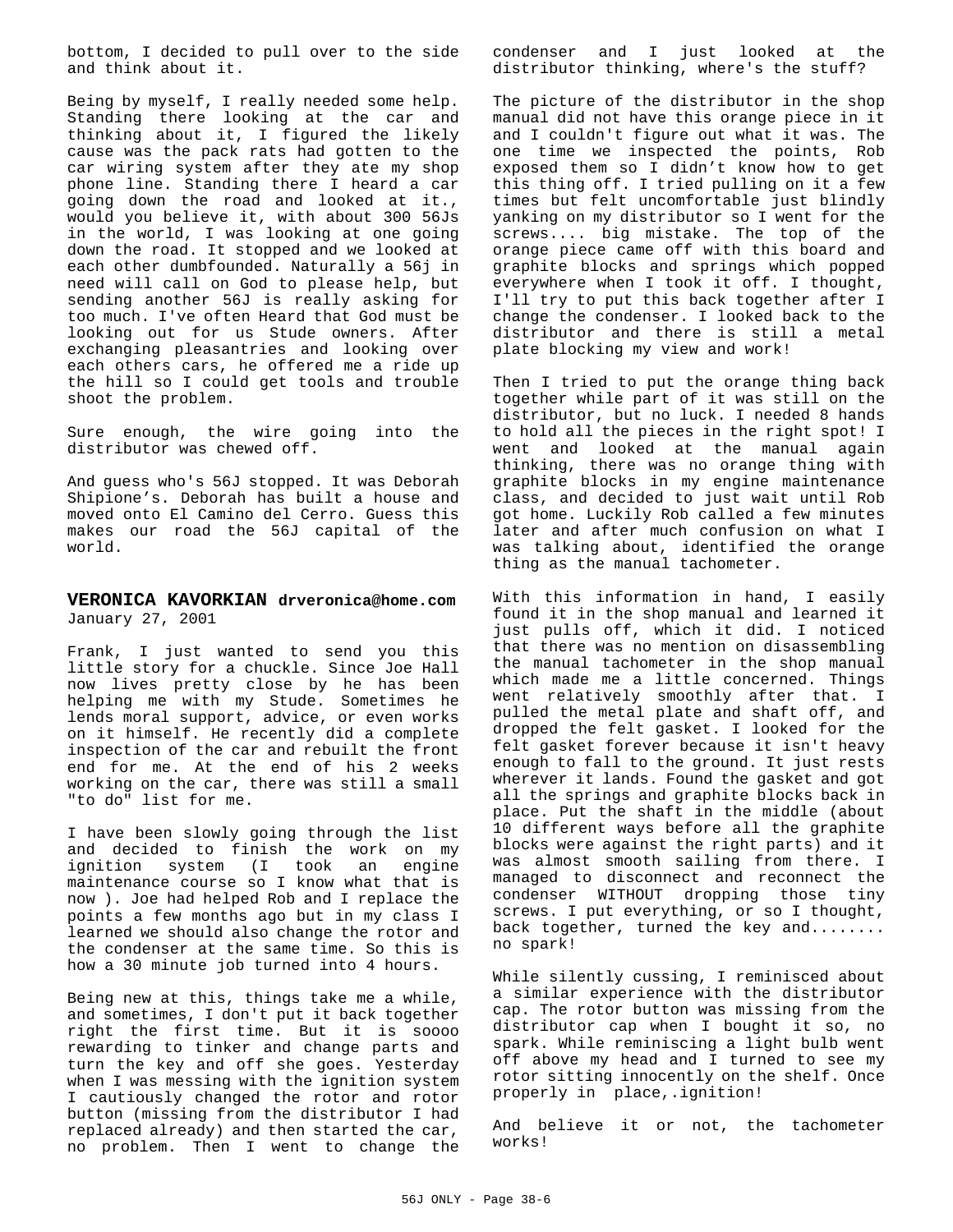## **HERE WE GROW AGAIN**

Please update your rosters as we welcome the following members. **If you move, please remember me when you send out your change of address forms.**

- 333 Gene Legg 1770 Morgantown Av Box A5 Fairmont WV 26554 304-363-5162 Email GENELEGG@msn.com
- 335 Russel Farrar 1515 N. North Dr. McHenry IL 60050 815-385-6911 Email farrar1998@ameritech.net
- 336 John Kaufman 186 Mill Mountain Rd Drums PA 18222 Email sargedoc@epix.net
- 337 Richard Copeland 608 Cherry Hill Dr. NO. Little Rock AR 72116 Email cidck72@aol.com
- 338 Peter Hoffman 16 Pilgrim Rd W. Hartford CT 06117 860-236-4337 Email pehoff@hotmail.com
- 339 Jim Greer 11 Overbrook Dr Greer SC 29650 Email JAGBAKER@aol.com
- 340 Arnold R. Buhl 64784 Balk Rd Sturgis MI 49091 616-651-5001 Email arnie@net-link.net
- 341 Gary Piscitello 845 Jefferson Court San Mateo CA 94401 650-548-1436
- 342 Lenard L. Millar 1918 Miracle Dr Casper WY 82609 Email CST70@aol.com
- 343 Roger E. Green 4777 Stagecoach Road Pleasant Plains IL 62677 217-546-1423
- 344 Paul Brewer 1612 Skinner Houston TX 77093
- 345 David F. Batchelar 30 Central Avenue Hillsdale NJ 07642 201-664-4273 Email DBATCHELAR@AOL.COM
- 346 Peter Paget 525 Roland road RR#1 Ridgeville Ontario Canada L0S 1M0 905-892-3308
- 347 Morris C. Daniel 1801 Stoneriver Drive Decatur AL 35603 256-353-6203 Email morrisdaniel@mindspring.com
- 348 Mark Turner 1155 Sunhill Drive Lawrenceville GA 30034 Email CTu8095096@aol.com
- 349 Patrick Doherty 7203 Columbia Rd Boise ID 83716 Email pdoherty@micron.net

**NOTICE:** In lieu of dues, and to help keep my records correct, registration forms will be mailed out periodically to members who haven't been heard from for several years. If you receive one, please complete and mail it at once or you will be dropped from the mailing list.

## *WHEEL ESTATE*

#### *FOR SALE*

Due to our infrequent printing schedule, many ads may be quite old. The only way I know if an item is bought or sold is if one of the parties reports the transaction.

**1956 Sky Hawk and Golden Hawk headliner trim bows** now available!! One set consisting of 3 pieces with ends tapered. \$110.00 per set (includes shipping). Contact Myron McDonald at 417-678-4466 or 417-678-2631, email pmeyer@hdnet.k12.mo.us

**Motor Mounts** for the Packard Engine on the '56 Golden Hawk, \$125.00 a pair, plus your old mounts or send an additional \$125.00 for core charge. Ken Berry, 2206 Live Oak Circle, Round Rock, Texas 78681.

**Rebuilt 56 Golden Hawk fuel pumps**, both Carter and AC Delco, \$75 exchange (I must have your old fuel pump, or a \$50 core charge). Add \$10 for shipping. Gary Capwell 1008 Alder Dr NE, Keizer, Ore.97303, Phone (503)390-4588 Email mocha56j@aol.com (01/00).

**56J water pumps** \$65 +\$10 ship. Core deposit of \$45. Brent Hagen 6220 SE 55th Portland, OR 97206-6800 Phone (503)771-0604 or (503)335-5096 after 2 pm pacific or e-mail me: Brent.Hagen@orport.ang.af.mil (12/99).

**Transmission Puke kit-II**: Stop that fluid from belching out the dip stick tube on start up, for those who would rather have someone else make it for them. \$5 ppd. Mail check to Brent Hagen, 6220 SE 55th, Portland, OR 97206-6800

**For sale** solid 56J body, doors, rear fenders, all trim, tail light lens-perfect. One set of NOS side grills, Good hood, excellent trunk, stainless trim, glass, tachometer, sending unit, clock, dash face plate, glove box door, 4 barrel carb, 3spd overdrive trans, bell housing, clutch, pressure plate, linkage, restored window flippers right and left, fins, roof belt molding, interior roof plastic bands and steel holders and brake drums. Other STUDE parts available. Dwayne Jacobson, 1817 Miller Court, Stevens Point, WI 54481. 715- 341-9470 or studebaker@g2a.net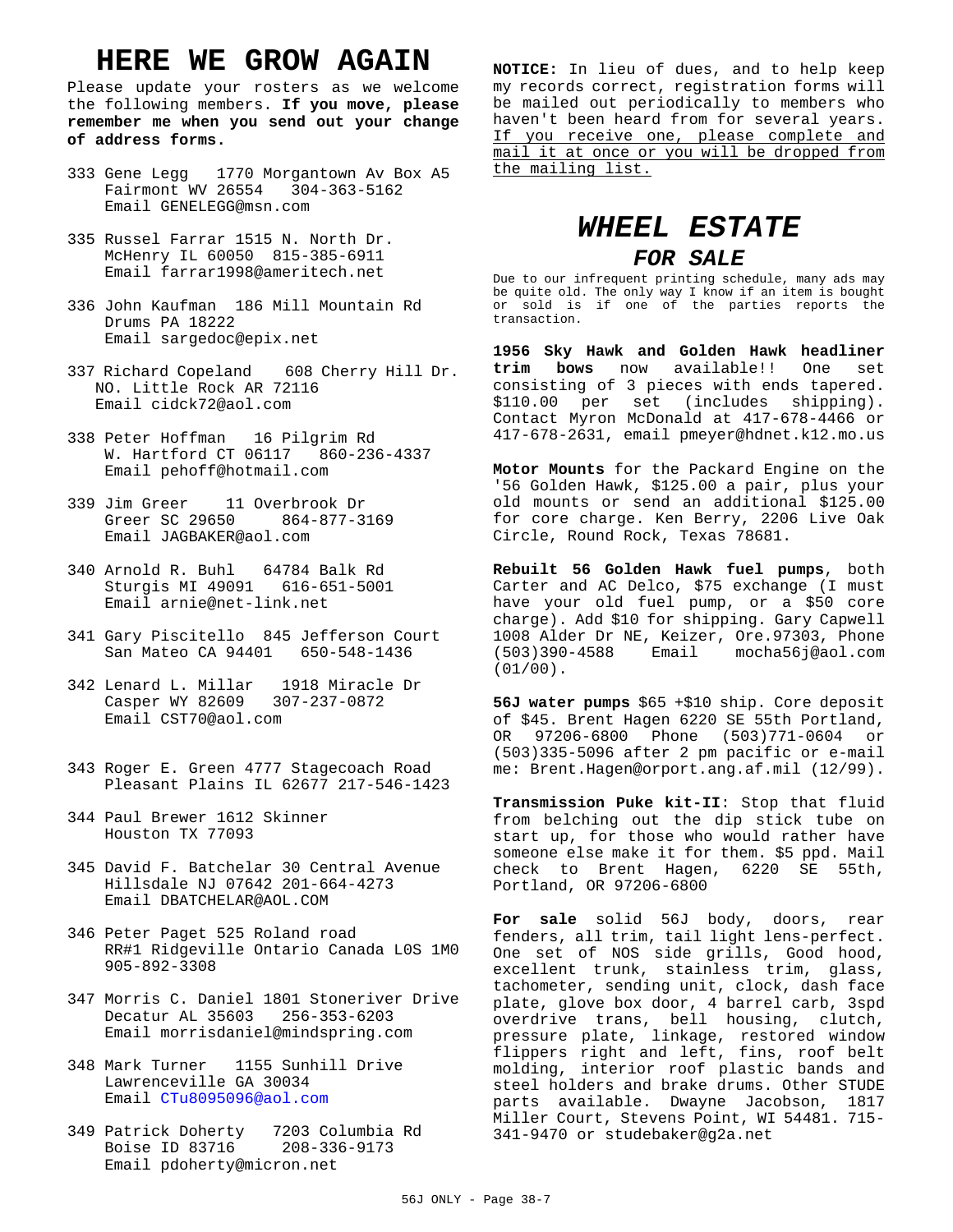**1955 Packard engine and transmission** for sale. Mounted on a stand \$400. Dave Freeberg, 402-289-2716 (Nebraska).

**'55 &'56 Packard/56J** high performance engine parts for sale. Collection of mostly nos Packard/Iskenderian racing/street and high performance engine parts. Prefer to sell collection as a whole. For list send SASE to: Brent Hagen, 6220 SE 55th, Portland, OR 97206-6800.

For sale, lower moldings, wheel moldings, restored window flippers, roof band, fins, drivers side check molding, grill emblem, grill, tail light housings, interior trim, dash, gauges, tachometer and used front and rear bumpers. Dwayne Jacobson, 1817 Miller Court, Stevens Point, WI 54481. Phone 715-341-9470 and e-mail studebaker@g2a.net (02/00).

1956 J reproduction fiberglass hoods may be available if enough interest is shown. The approximate cost would be \$375 to \$400. The workmanship on the hood would be excellent. Would like to order 5 hoods to get the project off to a start. Dwayne Jacobson, 1817 Miller Court, Stevens Point, WI 54481.<br>Phone 715-341-9470 and e-mail Phone 715-341-9470 and studebaker@g2a.net (02/00).

**One 56J hood**, a set of tail fins, and a 352 V-8 for sale. I also need a lower door outer molding and a lower interior door molding. Dwayne Jacobson, 1817 Miller Ct., Stevens Pt, WI 54481, 715-341-7671.

**www.studebakervendors.com** is the place where customers and vendors meet. Forget the phone, the mail and the SASE. All the major vendors are listed on Studebaker Vendors. Just point, click, and view. Most vendors have Email, and many have on-line shopping carts. Studebaker Vendors, your one stop shopping mall.

**Studebaker parts**, N.O.S. and excellent used parts. Phil's Studebaker, 11250 Harrison Rd., Osceola IN 46561, Ph 219-674-0084, email Stude67@aol.com See our web page at www.studebakervendors.com/phils.htm

**HIGH PERFORMANCE Reproduction** Parts & Accessories. Lionel Stone Studebaker, 4476 Matilija Avenue, Sherman Oaks CA 91423, 818-990-8916 phone/fax. See our web page: www.studebakervendors.com/lstone.htm

**A LARGE STOCK** of Studebaker parts from 1934 - 1966, plus locating services. Hours by appointment. Call anytime, especially early evenings and weekends. 25 years Studebaker parts experience, Joliet Studebaker Service, Robert Kapteyn (Sr.), 112 Bissel Street, Joliet, IL 60432, 815-726-1531, FAX: 815-722-7262, Internet: rkapteyn@mcs.com.

**Bondo Billy's merchandise web store** has Tshirts, sweat shirts, license plates, mugs,

steins, mouse pads, etc. Silkscreen or custom printed with photographs & drawings. Please take a look at our web site atwww.bondobilly.com/store.html

**NEW & USED** Studebaker & Packard parts. Mechanical, electrical, & trim. Large stock of Packard engine/transmission parts. Stephen Allen's Auto, 520 N. W. 55th Street, Gainesville Florida 32607, 352-472- 9369. www.studebakervendors.com/saa.htm

**STAINLESS STEEL EXHAUSTS** available for 1956 Golden Hawks, standard size or 2-1/4" diameter. Stainless Steel OEM style mufflers for above systems, quiet or loud tone also available. Silvertone Exhaust Systems, 118 Culloden Rd., Ingersoll Ontario Canada N5C 3R1, D. Simmons 519-485-1966, Mon. - Fri. 9 a.m. - 8 p.m. EST. See our web site at: www.studebakervendors.com/silverto.htm

**UPHOLSTERY**, HEADLINERS, TRUNK MATS for 1956 Golden Hawks. Do this part of your restoration right, too. Rene & Bonita Harger, Phantom Auto Works, 311 E. Anderson Ave., Knoxville TN 37917, 865-525-6025. www.studebakervendors.com/phantom.htm

**THE PACKARD PAPERS**, for the Packard enthusiast, printed on antique letterpress, Packard Ivory paper with black printing. The Packard Papers, 288 Whitmore St., #211, Oakland CA 94611, 510-655-7398.

#### *WANTED*

Need a deluxe steering wheel that will work on my 56J, does not have to be Original wheel, but some where close. Must have chrome horn ring and button. Will settle for one that can be restored. Will pay top dollar for right wheel. Richard Copeland 501-753-9942 AR.emailcdick72@aol.co

Wanted: Packard 374" block or complete engine and any high-performance or racing parts for same. Jack Vines, 3227 E. 28th Avenue, Spokane, WA 99223, 509-535-8160<br>(h), 509-534-6200 x554 (o), (h), 509-534-6200 x554 (o), jackv@studentambassadors.org

Wanted: Crank up left fender antenna, Seat belt set with the part that goes on rear of door for 1956 Golden Hawk. I have part on front of door panel (could some one give me a pattern of the metal bracket on rear of door?). Tom Borders, HC 72 Box 52, Pineville WV 24874-9665, Tel 340-732-9198. (11/00)

Wanted Front fenders for '56 Hawk. Please contact Walter Kunz at 277 Main St. #8 East Aurora, N.Y. 14052 (716) 655-9517 E-Mail wgkunz@aol.com

Wanted, Power Window Switch and bezel (double switch) for 1956 Golden Hawk.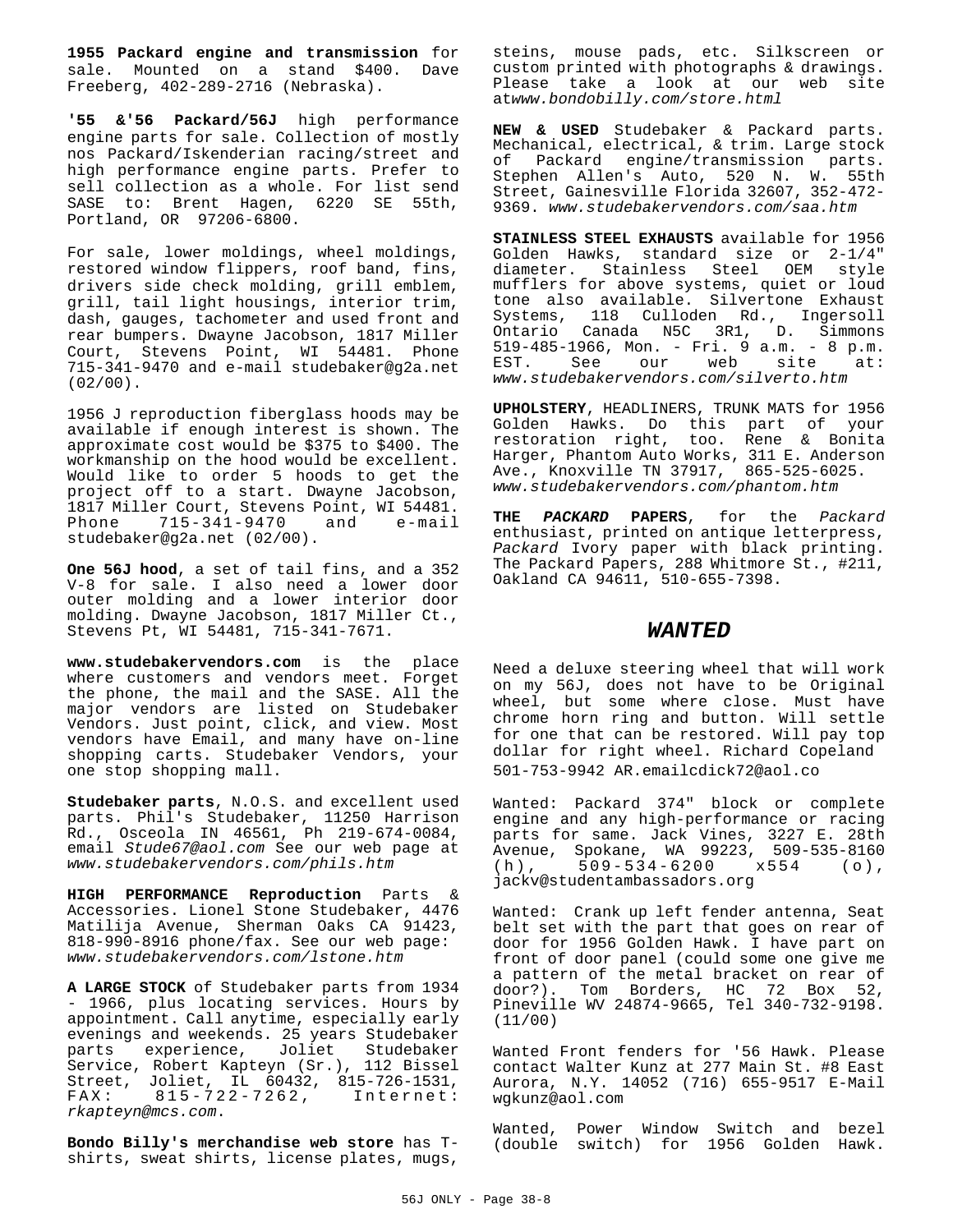Billie Andres 616-679-5894 (work) 616-679-4577 (home) (3/00).

Wanted: All Chrome trim and aluminum lower door/fender moldings, dual 4 barrel carb intake. Randy Nesselrodt, Tel. 1-800-289-2445 (12/99).

Wanted: I'm in search of a 2-4 barrel intake manifold for my Golden Hawk. Doug Crall, 16612 Jamestown Forest Florissant, MO 63034, (314) 355-9951, email ccrall@aol.com

1 complete air filter, fan shroud, steering wheel, 4 hub caps for 1956 GH. Yvon Beaudry, 931 Principale, St-Paul D'Abbotsford, Quebec J0E 1A0, Tel 450-379-5707 from 7a.m. to 7p.m. You can call collect.

## **56J CLUB ITEMS**

**ALL PROCEEDS HELP MAINTAIN THE CLUB**

#### **MANUALS**

**1956 STUDEBAKER GOLDEN HAWK PARTS CATALOG (includes Update #1).** Taken from the 1953-58 Body Parts and the 1955-58 Chassis Parts Catalogs, Catalog contains only 1956 Golden Hawk parts and



illustrations. 320 pages of specifications, illustrations, parts lists, alphabetic index, numeric index, plus separate lists for service bulletins, utility items, and accessory codes. Hardbound catalog is 3 hole punched and comes in a loose leaf folder with a color cover insert. Softbound catalog has a plastic spiral binding. Indicate Hardbound or Softbound \$25.00.

#### **56GH PARTS CATALOG UPDATE #1**

 $(included in above)$   $$1.00.$ 

**1956 STUDEBAKER GOLDEN HAWK AUTHENTICITY GUIDE.** Most of the peculiarities are documented in this guide with 30 photos and all decals shown. The guide is divided into sections covering the engine, exterior, interior, trunk, paint and accessories. \$15.00

#### **PRODUCTION ORDER COPY**

**COPY OF THE ORIGINAL PRODUCTION ORDER** for you car. Printed directly from the microfilm, so the only mistakes are the ones made by Studebaker. Just send the serial number. \$12.00

#### **STEERING WHEEL COVER**

Black on white background. Slides over the top of the 17" steering wheel, washable. \$15.00.



#### **DECAL-APPLIQUE/TAGS/PATCH**

**AIR CLEANER/OIL BATH**, yellow/black \$ 4.00. GENERATOR FIELD TERMINAL TAG, red \$ 1.50. **TACHOMETER SENDING UNIT TAG**, red \$ 3.00.

**PATCH** 4-1/2" x 2-1/2" Can be sewn or glued to a cap or shirt. Red on white background. \$3.50



**CLUB ROSTERS** (send SASE)

Prices include postage (SASE appreciated on small item orders).

**Make checks payable to Frank Ambrogio.**



1956 مئي **STUDEBAKER**